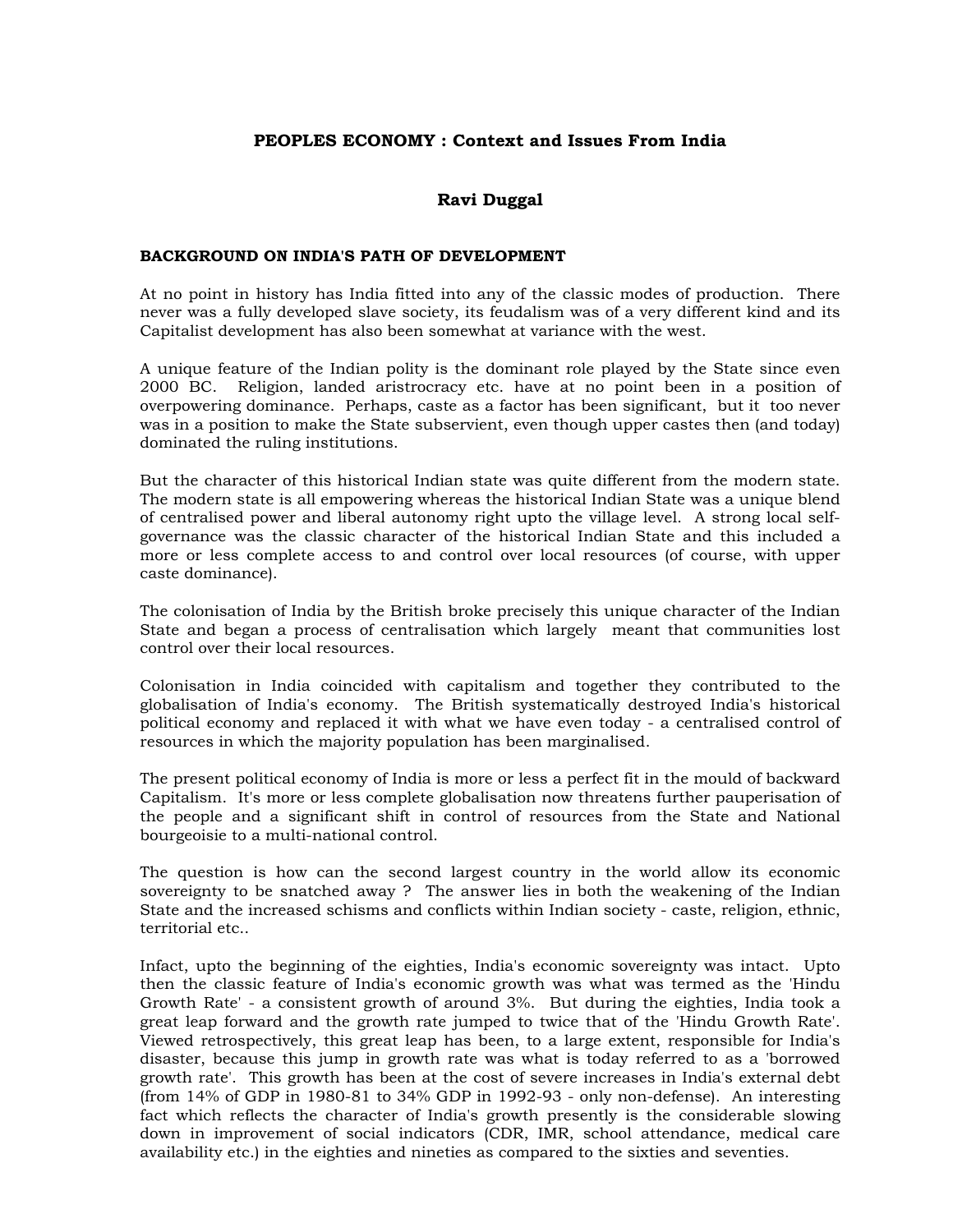Another threat, which is a consequence of India's new path of development, is the rapid erosion of India's socio-cultural fabric. It is not that India has been an ideal of sociocultural harmony but casteism, communalism, terrorism (including state terrorism) and other divisive tendencies today are seen on an unprecedented scale.

Despite these developments the Indian state is talking about Panchayat Raj (rural local self government). The Indian Parliament has in its 73rd and 74th ammendments of the constitution made provision for establishing of panchayats ( in rural areas) and nagarpalikas (in urban areas) - institutionalising local self government across the length and breadth of the country under a standard set of rules.

This appears like a contradiction to the overall path of economic development, but it is not. It is a part and parcel of the ongoing development process to integrate the last village into the global economy. It is similar to the manner in which community development projects and related interventions (land reform, green revolution, cooperatives) helped capitalism penetrate the rural areas in the sixties and seventies.

It must be emphasised here that one is not against establishment of a single global economy but it is the way in which it is being done which calls for severe criticism. A global economy with equal terms and equity is infact desireable.

### **PEOPLE IN DEVELOPMENT**

Where have people been in this entire process of development. In pre-colonial India people generally worked with local resources. It was basically a subsistence economy and the little surplus produced was for the local markets. Of course, exceptions were there and there was even international trade.

India's situation of pre-colonial times is generally romanticised as being a self-sufficient village community - a totally non-dependent entity. It must be acknowldeged that this was an exaggeration. It was in reality the high level of local autonomy over its resources which to the western mind gave the impression of self-sufficiency. And it was this autonomy which people lost under the colonial onslaught. The British rulers realised early enough that if they had to expropriate India's wealth they had to restructure production relations. One may call this the first Structural Adjustment of India's economy.

The British systematically destroyed India's pre-capitalist mode of production and also to a fair extent, production relations and replaced it with the Capitalist mode which was emerging in Europe. However, their agenda was restrictive - only extraction in the primary sector and dumping of manufactured goods from England and Europe. In fact, their administrative control of the country prevented an optimum growth of India's manufacturing and factory sector - they created conditions for unequal competition which stifled the growth of the colony.

With the loss of control over their resources people were made dependent on the larger economy and this furthered the process of pauperisation.

Even after political independence the basic path of development remained the same. Unequal trade and competition continued to prevent economies like India from forging ahead. The western developed economies can survive with only such unequal terms - the recent GATT negotiations are only a means of institutionalising this inequality.

Post-independence Planning has been a miserable failure. The entire process of development was planned as per advice of "experts", especially those from the west, rather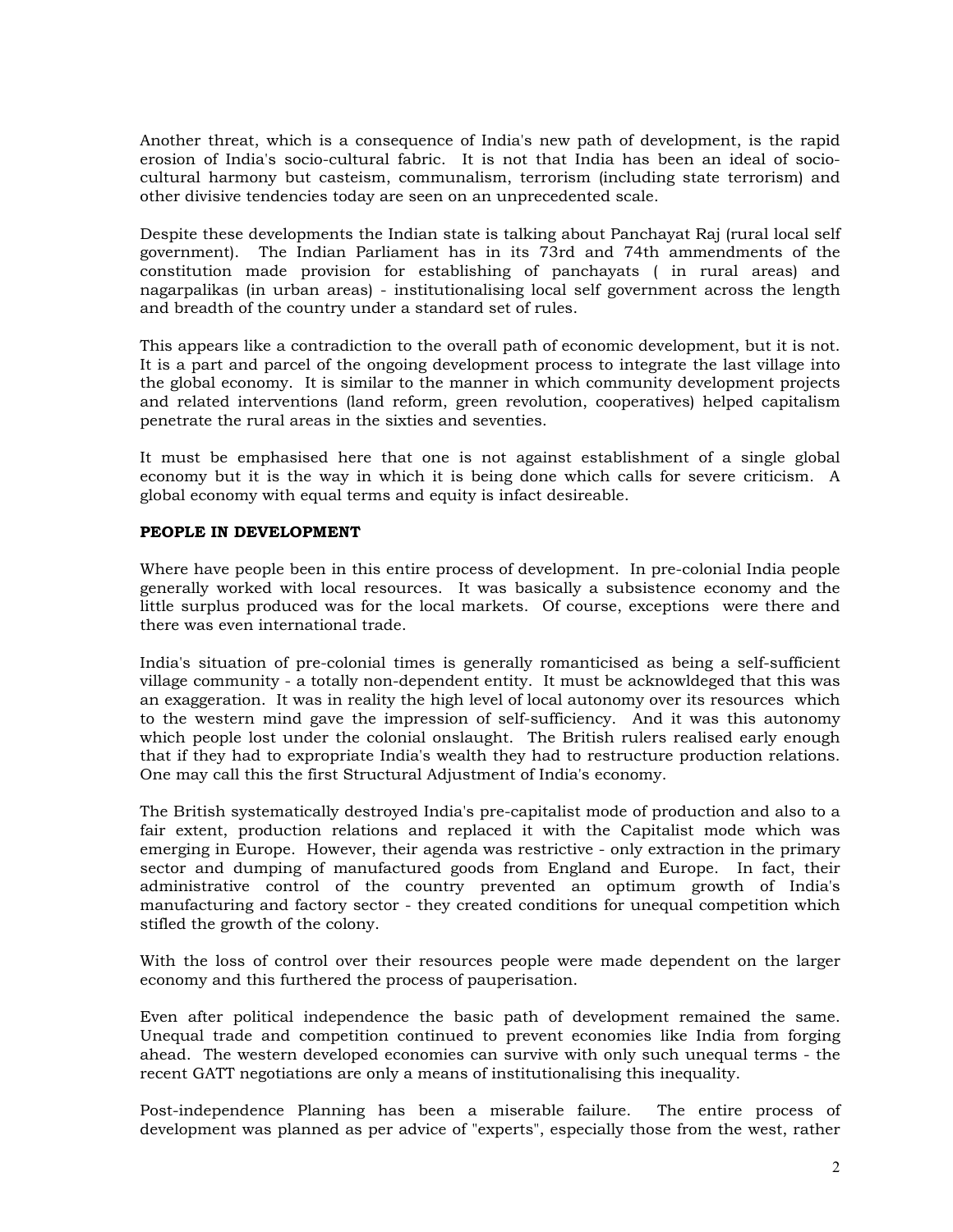than in consultation with people. People were only targets in the development game - an exigency for placating the electorate.

Over the 8 Plan periods so far a large number of development initiatives, especially for the rural areas, under the label of community development, Cooperative movement, intergrated rural development, employment guarantee schemes, etc. have been planned and executed.

One cannot say outright that all these were total failures. Though one can claim with certainty that these programmes have not helped the poor people develop or progress, they have nevertheless, played a useful role in exposing people to the capitalist path of development and in sensitising them to the causes of their backwardness. Further, this exposure has also made people aware of modern developments and generated aspirations in them for acquiring the basic material comforts which the new productive forces have to offer. In sum, the rural development programs of the state have not been a wholly wasted effort. However, if they had been executed by taking people and their local knowledge, skills, resources, etc. into confidence then the results would have definitely gone much beyond the exposure it has created and more importantly it would have generated a more people-oriented path of development.

Apart from these development programmes, there are the large development and other projects like dams (power and irrigation projects), forest reserves, mining development, factory townships, military programmes, etc. which have displaced millions of rural people, especially tribals. It is estimated that between 1951 and 1990 18.5 million people were displaced by such projects and as many as 13.9 million of them have still to be rehabilitated (TOI, April 22, 1994). The benefits of such projects have gone invariably to the industrial economy and the rich peasantry, and infact for the underpriviledged it has meant further impoverishment.

Over the years every development experience encountered has made people more aware of their exploitation and improved their understanding of why they have remained backward in a country which is technologically one of the most endowed in the world. People have increasingly come out and protested and struggled against this injustice. And whenever people have protested against this development process and asserted for their human rights they have been viewed by the State as a law and order problem. The more the people have asserted themselves, the greater has been the increase in state violence, especially since the first naxal revolts in the latter half of the sixties. As the contradictions of this path of development get sharper, and peoples' consciousness is enhanced, and the State's solutions fall flat on their face, the State can only resort to increased repression and to using the sensitivity of the social fabric in its policy of divide and rule. Thus, the State has not only appropriated people's resources on behalf of the ruling classes and made them increasingly dependent on itself but it has also used people against people to preserve its own status quo. The above scenario makes things appear very pessimistic for the Indian people. However, as mentioned right in the beginning, India has never fallen into the classic western slots of mode of production. Though Capitalist penetration in India is deep and widespread still a very large chunk of households, especially the poor in the backward regions, continue to produce for use value as a significantly large proportion of their labour, especially of women. Such production is not calculated by mainstream economics, and it is this which has perhaps helped a large proportion of the poor subsist.

Now, this little - independence left with the people is also threatened under the new economic policy which seeks to integrate the last village with the global economy. Fortunately, some semblance of a democracy still survives in the country and people have been known to throw out governments when pushed against the wall. Therefore, the peoples verdict has yet to be delivered and only that will decide the strength of India to stand on its own two feet !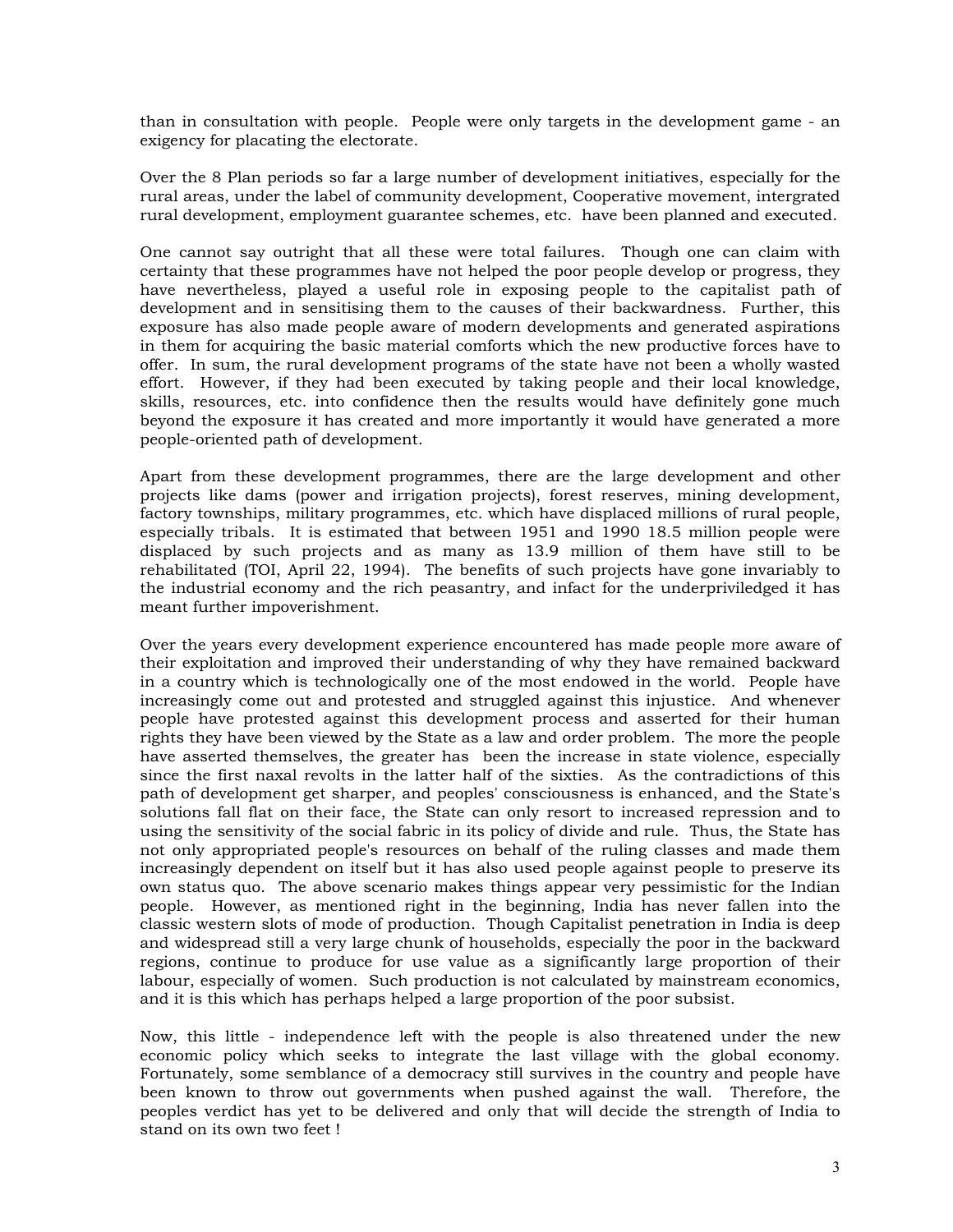### **EXPERIENCE WITH ALTERNATIVES**

It must be mentioned at the outset that development alternatives in India have been largely under State programmes. Local initiatives or NGO initiatives have been too few and scattered to have any significant impact. In fact many NGO and local initiatives too are in close tandem with government programmes. The latter has provided NGO's the opportunity to influence government and make their presence felt.

### **THE GOVERNMENT**

No other country can compare with India in terms of the wide array of development alternatives. Each Five-Year-Plan (FYP) has introduced a number of new development alternatives. Theoretically the development alternatives outlined in these Plans have been very exciting and promising. There is also no dearth of radical suggestion and recommendations. But yet the people, for whom these various programmes have been designed and implemented during the last 40 years, have not been able to transcend their backwardness.

The scope of this paper doesn't permit looking at the experience with each alternative. Nevertheless, we will briefly look at some major landmarks of development effort in India.

Community Development Projects (CDP), a package deal designed by American Social Scientists, were first implemented with the start of the IInd FYP. The stated objective was that "local self-help village groups will mobilise their natural and human resources for local improvements of all kinds, and technical agencies of the government will aid them in this undertaking". A fine statement indeed. But in reality the 'self-help village group' were the same old village leadership - the dominant caste and those having contacts with the world of officials and politicians. The resources of these programmes were appropriated by these village leaders and shared with the local bureaucracy and politicians through a system of award of work contracts by the latter. This modus operandi is very important to understand because the same happened with each and every development programme and even today it continues in the same breadth. Where benefits had to be distributed as in the case of subsequent rural development programmes the local politicians evolved a system whereby their personal intervention became the requirement to obtain any benefit a system of *sifarish* (favours) or political largese, which at one stroke made the local administration both corrupt and impotent. This too hasn't changed since then.

Panchayat Raj (of 1958) was an effort at providing the needed political will to strengthen the CDP system but that too got hijacked by the same village leaders and their accomplices.

In this manner, many programmes in the agricultural and social sectors (health, education, water supply, nutrition) have been implemented. There have been Green and White revolutions but the fate of the poor has remained more or less unchanged. This has been largely because of the target approcah for executing development programmes whereby pockets of development have been created and proudly shown as models of progress - Punjab, parts of Gujarat, Western Uttar Pradesh and South Maharashtra for agriculture, Kheda district inititally and then a few more in some States for milk production etc. - all this being extremely capital intensive and hence creating its own contradictions. One major fallout of this pattern of development were the naxal revolts which jolted the government, (the first split in the Congress party) and led to a variety of reforms nationalisation of the financial sector, abolition of privy purses and titles, land reforms in selected areas and the introduction of a wide range of anti-poverty programmes being directly targeted at select population groups - marginal and small peasantry, agricultural laborers, tribals, scheduled castes, etc.. This was the first time that the poorest sections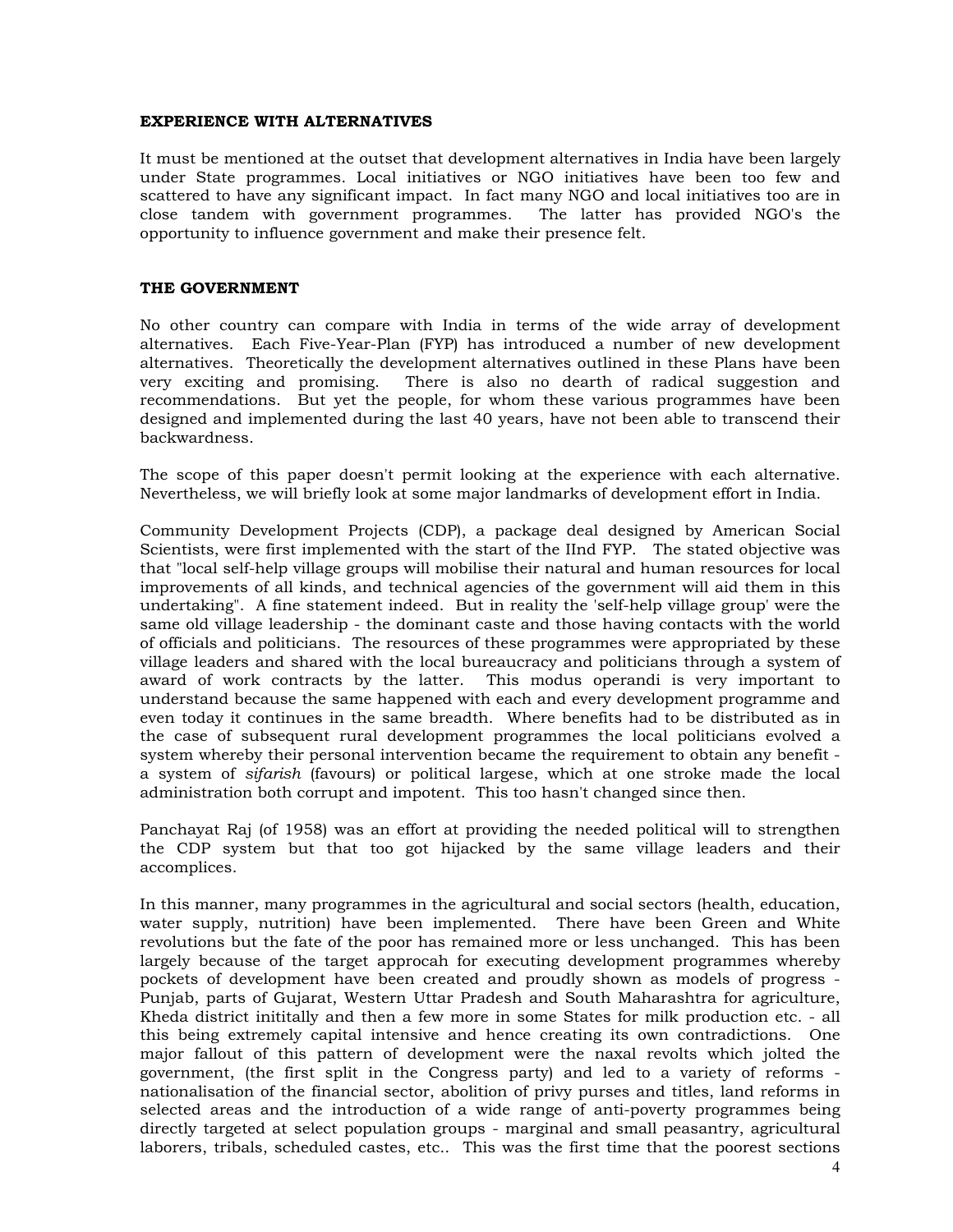were being addressed to directly and poverty became a constituency in its own right. (Please note that this period also coincides with World Bank's concern with poverty for the first time - McNamara's famous speech !)

But again the fate of these programmes couldn't be very different and like its predecessors it also contributed to the increased sensitisation of the marginalised populations. Unrest increased and led to the National Emergency and for the first time the Congress was voted out of power. But then, those who came to power were mostly erstwhile congressmen who had struck a compromise with both the rightist party and the communist parties (because of the unstable alliance) and hence their development programmes could not assume a new, progressive character.

From the eighties onwards, the new buzzword in development was 'Employment'. Maharashtra had already shown the way through its Employment Guarantee Schemes. Other States and the Central Government followed with their version and today we have a National Programme under the title Jawahar Rojgar Yojna. But Maharashtra had also demonstrated corruption within the programme - an enquiry in a single district showed that politicians and bureaucrats had usurped Rs.10 crores (SFr. 5.5 million) of the programme money (which is directly funded through a special tax from those who are employed).

Nevertheless, the employment programmes are definitely closer to the needs of the people. The only transformation it needs (besides ridding it of its corruption) is to make the work undertaken under it as per the real needs of the people (for instance, watershed development against road building as a priority in a drought prone area etc. ).

## **THE NGOS**

Within this framework of the State, alternative development was also undertaken by the NGOs. Many NGOs, especially those closer to the Congress, like Gandhian institutions, received liberal State patronage. Others received assistance mainly through foreign sources - multilateral, bilateral, NGO, private and Religious Missions.

Most NGOs fell in line with government programmes but quite a few (the innovative ones) also evolved their own models, some even influencing the government, especially in the areas of health, forestry and water management.

But again there was a lot of influence from the west (after all the funds came from there). The new alternatives were "low cost", "appropriate technology", "small is beautiful", "local resource based" etc.. Again, very attractive and appealing, especially in the context of a crunch on resources. The west which abhorred China, suddenly after Mao Zedongs death, began to portray China as an example (where all the above mentioned phrases had been put into practice) for rest of the currently underdeveloped world. But then the west didn't tell us about the revolutionary political system in China which made it happen. One cannot just simply transplant the model to another social, economic and political context !

The progressive NGOs were precisely doing this. The more radical ones realised soon enough that the socio-political system will not allow radically different ideas to be implemented. Capitalism and Caste were too deeply entrenched to allow such ideas to succeed. Therefore a number of NGOs have decided to confront the system by increasing political and social awareness among the underpriviledged people. In the given situation this is perhaps the best alternative but funding support for such work is very limited. The government and local charities will never support such NGOs or peoples groups and only selected few foreign support groups are willing to take such a risk.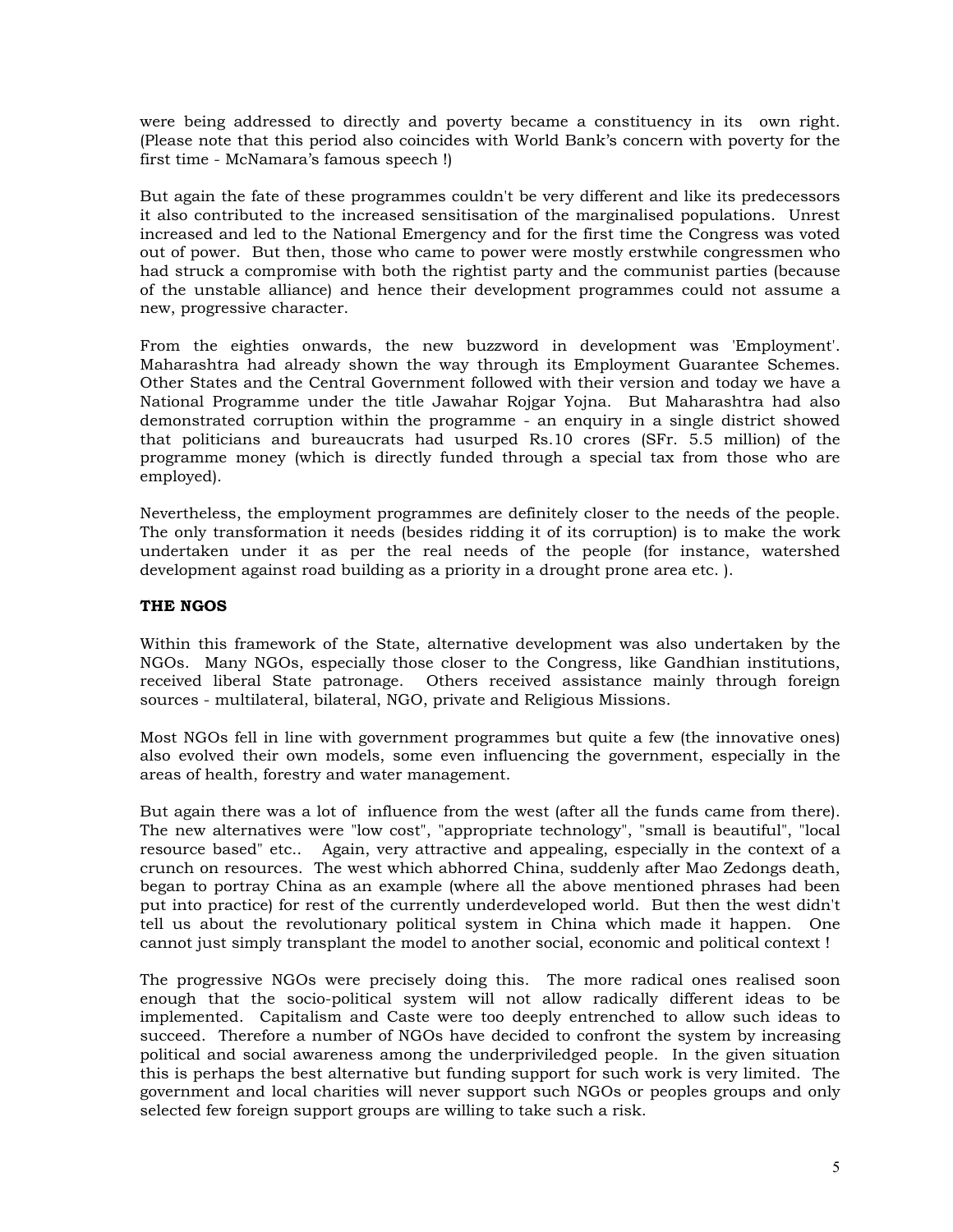The question that arises here is that have these progressive alternatives made an impact which is very different from that of government development programmes. ?

At the local level many NGOs have established definite success and with good impact. But then the government too has its successful models, and much larger ones, to show off.

Politically, the progressive NGO models inspite of their usefulness are a trap because they create testimony that large scale development is not possible and this gives government the opportunity to abdicate its responsibilities.. They also demonstrate the fact that you need external intervention for development to guide people as the latter cannot evolve their own initiatives thus establishing their own hegemony. And in the ultimate analysis NGO's like the State have also served the interest of Capitalism by exposing the remotest of areas for exploitation, most often unintentionally. (Isn't this precisely the underlying reason of most external aid?)

Peoples' self initiatives are not adequately documented and hence not made known. However, when faced with problems people have always made efforts to solve them in the most appropriate manner. In the past when people had an adequate control over their local resources they formulated their own solutions. Capitalist penetration has commodified everything as a result of which resources left under peoples' control are restricted to their private properties. Further, this process has also killed all community initiatives that were possible earlier, especially amongst the underpriviledged people. As a result the latter have become dependent completely on the State, and in a sense rightly so because the State has snatched away the local resources which they could once use to carve out a subsistence.

### **WHAT THEN ABOUT A PEOPLES' ECONOMY OR A PEOPLE-CONTROLLED-LOCAL-RESOURCE-BASED ECONOMY?**

When we speak of such an Economy it is implicit that we are talking about a community initiative. Is this possible within the context of a society where the only surviving community feeling is caste and/or religion (that too only for serving vested interests). Even the NGO successes have been with groups such as a homogenous tribe or a particular caste group. In areas where such homogeneity exists a community initiative is possible and there are a number of examples (even from SWISSAID supported projects) but then such homogenous areas may at the most cover 10% of the rural population, that too mostly in tribal concentrations.

As mentioned above the process of commodification has made local resource availability extinct. Even the common village resources like pasture lands, forests, watersheds, minerals etc. are no longer accessible to the people directly. In remote areas, especially tribal, some amount of access still exists because the government machinery and Capitalism have not made their presence felt fully. In such areas these local resources are often the only means of survival. There is usually a community level understanding of how, who and when such resources will be used. But such an economy is barely a subsistence economy with virtually no access to the social sectors, this being reflected in lack of formal education, high mortality rates (especially of Infants and Mothers) and low longevity.

What is implicit in this is that one cannot isolate oneself from the mainstream process of development. At one level it is fine to restrict the scope of such an Economy to this group but is it social justice to keep such a group away from the material development taking place elsewhere (which they only get to see). The effort on the contrary should be to get even such groups into the mainstream.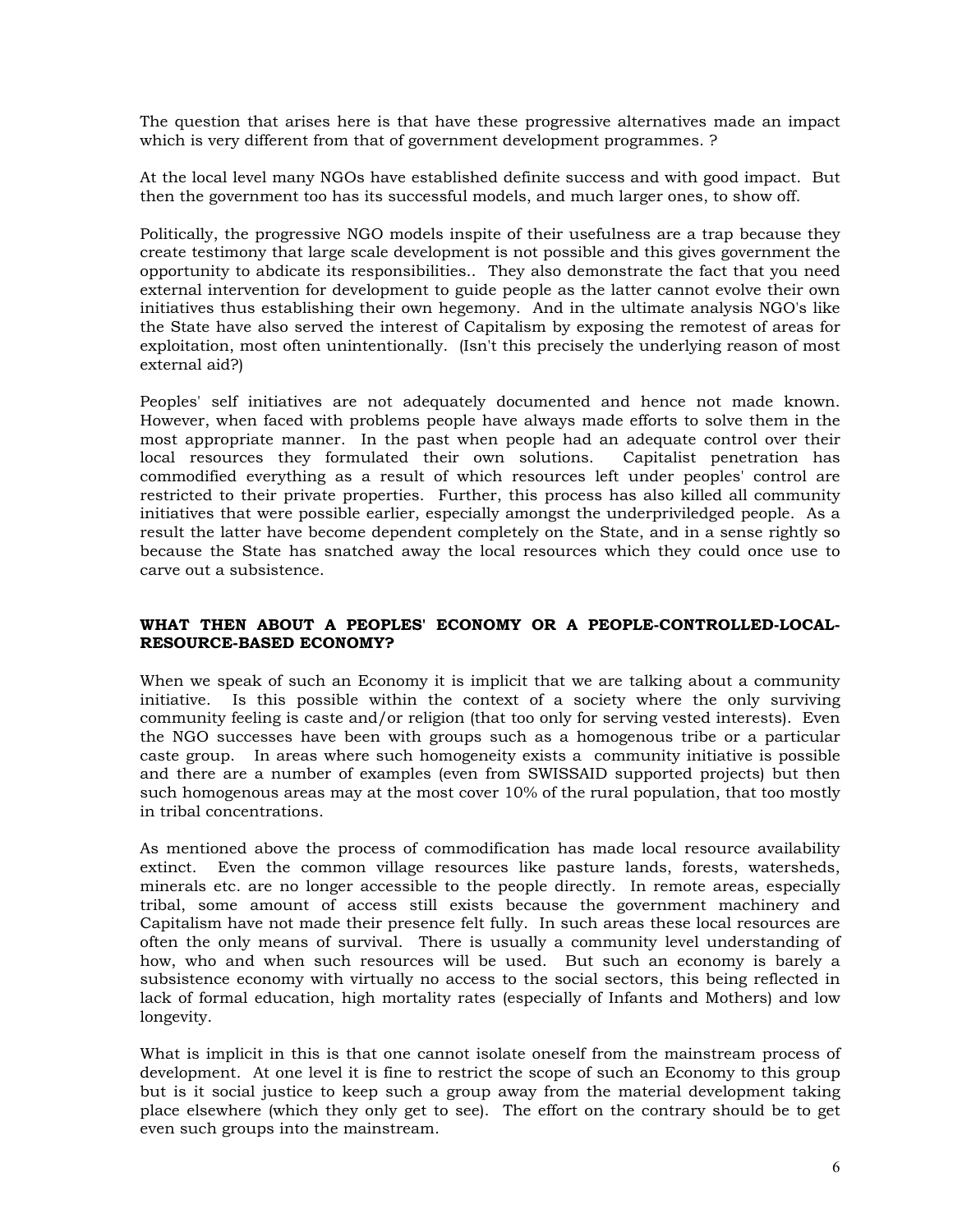The question I am addressing to out here is that in India, inspite of deep Capitalist penetration we do not have an organised working class which can form the basis of such a Peoples' Economy. The main culprit for this lack of social formation is the continuing rural-urban divide. The pace and character of development of rural areas has been deliberately kept restricted. The rural areas have been condemned to dependance on agriculture (mostly of a subsistence nature), and since the industrial growth is not rapid enough, migration too is fairly limited. (The opportunities gained by the now developed countries through migration are not available to the currently underdeveloped countries because free trade in labor is not permitted by most countries and especially the now developed countries.)

How can this be changed or can it be changed at all under the existing system ? Can the provision of Panchayat Raj help us move closer towards a 'Peoples' Economy' ? The answer is both YES and NO.

The larger system, both national and global, will prevent the autonomous functioning of Panchayat Raj because the larger system survives by feeding on exploitation.

On the other hand Panchayat Raj is an opportunity for the people to seize and dictate terms to the larger system. Politically, India is at a juncture where people can grab this opportunity because the present government stands discredited on the GATT issue and Panchayat Raj is on the verge of implementation. It is now upto rural based groups to use this moment to turn the tables. This chance of political expediency was missed in the fifties when Community Development and Panchayat Raj were first introduced. If this opportunity is not taken then all may be lost to global dictate.

Panchayat Raj can only function when resource availability and use is localised and not dictated by the State or Central Governments. This means complete fiscal decentralisation and local planning and decision making about which the current Act is not explicit. Global budgets have to be handed over on a per capita basis, weighted of course in favor of backwardness of an area, and the Panchayat Raj body in consultation with its constituents must decide how to use the resources because they know best, atleast much better than what the State and Central governments would have to offer. [In fact the more backward an area presently the more has been its contribution to the prosperity of developed areas.]

The question is will people act or how can they be made to act ? As discussed earlier, there are a number of examples but how does one create a multiplier effect ? Only time and people can answer this !

Under present socio-economic conditions then there are only two choices - either to fully become a part of the Capitalist mode of production, get integrated globally and create pressures for equity (Panchayat Raj offers that opportunity) or to struggle and appropriate control of resources within one's access. The former is the easier of the two choices and the latter is having fewer and fewer takers.

### **CONCLUDING REMARKS**

The above discussion makes it apparent that the underpriviledged have no escape from their existing trap. This is perhaps true also because under the present system underdevelopment is a necessary adjunct of development.

On the other hand, we can shed a large part of our pessimism because inspite of the above we do see a progressive development which is at one level taking us closer to a peoplebased system even though at another level it enhances alienation.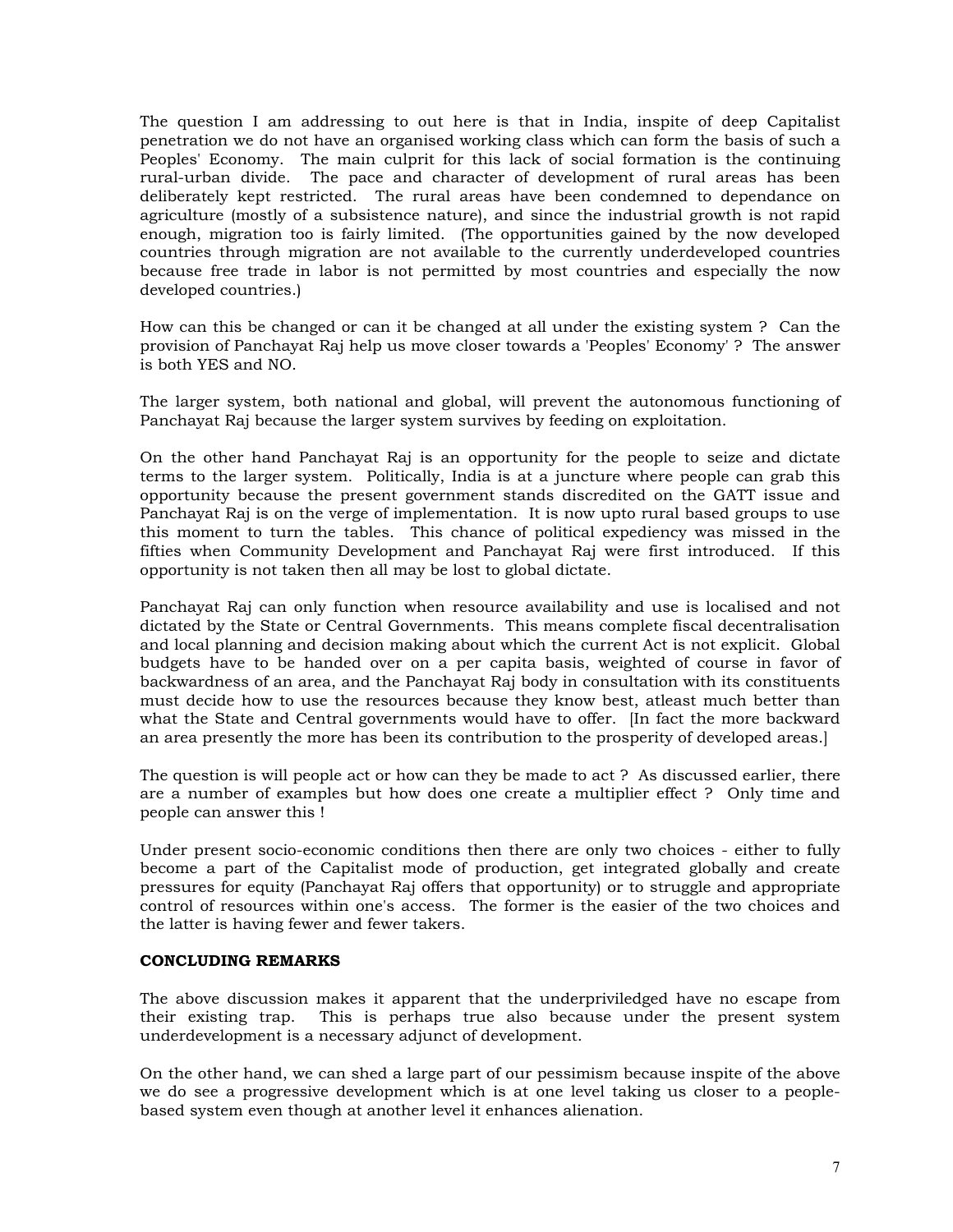Another contradiction which we have to address to is the dualism within our development strategies - alternative development for the poor/rural population and mainstream development of the dominant groups (see Annexure). The implication of this is subsistence for the masses and luxuries for a few. We must remember that we cannot wish away basic material needs for all if we are talking of equity and a minimum decent standard of life. A 'Peoples' Economy' cannot but address to this if it wants the support of people.

### **ANNEXURE**

## **INDIA : TOP TECHNOLOGY AND MASS POVERTY**

The contradiction of mass poverty existing alongwith the most sophisticated technology is a widely acknowledged fact and hotly debated in India. The debate goes under the title of "India V/s. Bharat" - at one level it is the urban-rural divide and at another the rich-poor divide.

"India refers to the urban elite, the rich and upper middle peasantry, the urban middle/upper classes (those with the western-consumerist outlook). "Bharat refers to the vast peasantry and the working classes of the unorganised sector, in both the rural and the urban areas. India is 200 million and Bharat is 700 million.

At least one-half of the 200 million enjoy a life-style which in relative terms may be compared to the average of developed western countries. The other half aspires to move in that direction.

"India" refers to the urban elite, the rich and upper middle peasantry, the urban middle/upper classes (those with the Western-consumerist outlook). "Bharat" refers to the vast peasantry and the working classes of the unorganised sector, in both the rural and the urban areas. India is 200 million and Bharat is 700 million.

Half of the 700 million group barely survives - thats the absolute poverty group. The remaining half may be divided into three sub-groups of roughly similar proportion - the bottom one are the survivors, the middle one at subsistence level, and the top one on the fringe of consumerism.

Technologically, India may be classified as one of the most advanced countries. We produce submarines, satellites, ICBMs. We produce heavy electrical machinery, basic chemicals and computers. We produce steel, cement and fibres, we produce fertilizers, tractors and harvesters. We produce cars, trucks and aircraft. We produce televisions, watches and refrigerators. We produce chocolates, coke and burgers. We produce most of our food requirements, medicines and other basic necessities. Thus from the essential to the frivilous to the wasteful - we produce everything.

Yet, economically India is backward because the vast majority doesn't have access to most of the essentials produced. And enough is not produced because "Bharat" doesn't have the purchasing power. They don't have the purchasing power because they have lost control over their resources and have become dependent on the larger system which cannot provide them their basic sustenance in employment, social security, etc..

The larger system has failed the 700 million because of its inadequate planning and unviable decisions. The Mixed Economy Model through which a public-private sector